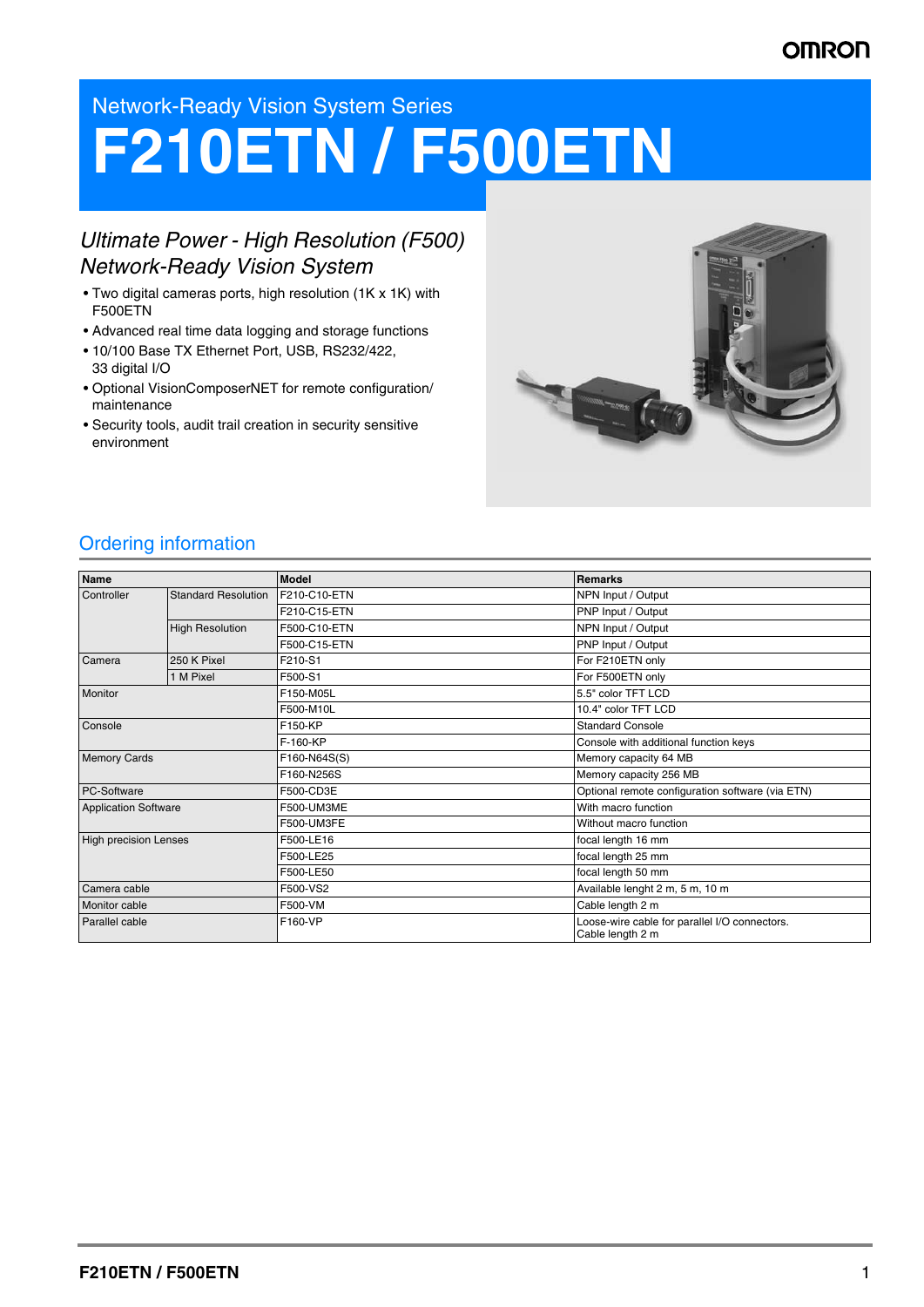# **Specifications**

## **Controller**

| <b>Model</b>                                                                              | F210-C10-ETN / F210-C15-ETN                                                                                                                                                   | F500-C10-ETN / F500-C15-ETN                                                                                                                                                   |
|-------------------------------------------------------------------------------------------|-------------------------------------------------------------------------------------------------------------------------------------------------------------------------------|-------------------------------------------------------------------------------------------------------------------------------------------------------------------------------|
| F210-S1<br><b>Connected Camera</b>                                                        |                                                                                                                                                                               | F500-S1                                                                                                                                                                       |
| No. of connectable Cameras                                                                | $\overline{2}$                                                                                                                                                                | $\overline{c}$                                                                                                                                                                |
| Processing resolution                                                                     | 512x484 (HxV)                                                                                                                                                                 | 1024x1024 (HxV)                                                                                                                                                               |
| No. of scenes                                                                             | 32 (Can be increased using Memory Cards.)                                                                                                                                     | 32 (Can be increased using Memory Cards.)                                                                                                                                     |
| 35 images max.<br>Image memory function                                                   |                                                                                                                                                                               | 35 images max.                                                                                                                                                                |
| Storage                                                                                   | 64 MB non-volatile memory                                                                                                                                                     | 256 MB non-volatile memorv                                                                                                                                                    |
| Operation and settings                                                                    | Measurement items installed using Applications Software.<br>Menu operations used to combine measurement items.<br>Vision Composer Net can be used for operation and settings. | Measurement items installed using Applications Software.<br>Menu operations used to combine measurement items.<br>Vision Composer Net can be used for operation and settings. |
| Menu language                                                                             | Japanese or English (switchable)                                                                                                                                              | Japanese or English (switchable)                                                                                                                                              |
| Serial communications                                                                     | USB series B: 1 channel                                                                                                                                                       | USB series B: 1 channel                                                                                                                                                       |
|                                                                                           | RS-232C/422: 1 channel                                                                                                                                                        | RS-232C/422: 1 channel                                                                                                                                                        |
| Network communications                                                                    | Ethernet 100Base-TX/10Base-T                                                                                                                                                  | Ethernet 100Base-TX/10Base-T                                                                                                                                                  |
| Parallel I/O                                                                              | 11 inputs, 22 outputs                                                                                                                                                         | 11 inputs, 22 outputs                                                                                                                                                         |
| Monitor interface                                                                         | Composite video output: 1 channel,<br>S-VIDEO output: 1 channel                                                                                                               | Composite video output: 1 channel,<br>S-VIDEO output: 1 channel                                                                                                               |
| Compact Flash card slot, 1 channel<br>Memory Card interface                               |                                                                                                                                                                               | Compact Flash card slot, 1 channel                                                                                                                                            |
| Power supply voltage                                                                      | 20.4 to 26.4 VDC                                                                                                                                                              | 20.4 to 26.4 VDC                                                                                                                                                              |
| <b>Current consumption</b>                                                                | 2.1 A max. (with two F210-S1 Cameras connected)                                                                                                                               | 2.1 A max. (with two F500-S1 Cameras connected)                                                                                                                               |
| Ambient temperature                                                                       | Operating: 0 to +50 $^{\circ}$ C                                                                                                                                              | Operating: 0 to +50 $^{\circ}$ C                                                                                                                                              |
|                                                                                           | Storage: -25 to +65 $\degree$ C with no icing or condensation                                                                                                                 | Storage: -25 to +65 $\degree$ C with no icing or condensation                                                                                                                 |
| Ambient humidity                                                                          | Operating/storage: 35% to 85% with no condensation                                                                                                                            | Operating/storage: 35% to 85% with no condensation                                                                                                                            |
| 100x198x134 mm (WxHxD)<br><b>Dimensions</b><br>(without connectors and other protrusions) |                                                                                                                                                                               | 100x198x134 mm (WxHxD)<br>(without connectors and other protrusions)                                                                                                          |
| Weight                                                                                    | Approx. 1.6 kg (Controller only)                                                                                                                                              | Approx. 1.6 kg (Controller only)                                                                                                                                              |
| Accessories                                                                               | Ferrite core for Console (1)<br>Setup Manual                                                                                                                                  | Ferrite core for Console (1)<br>Setup Manual                                                                                                                                  |

#### Digital Interface Cameras

| <b>Model</b>                                                                  | F210-S1                                                                        | F500-S1                                                                         |
|-------------------------------------------------------------------------------|--------------------------------------------------------------------------------|---------------------------------------------------------------------------------|
| Imaging device<br>1/3-inch CCD                                                |                                                                                | 2/3-inch CCD                                                                    |
| Pixel size<br>7.4x7.4 µm (HxW)                                                |                                                                                | 6.45x6.45µm (HxW)                                                               |
| Shutter                                                                       | Electronic shutter, 8 shutter speeds<br>(1/60 to 1/12,000 s), changed via menu | Electronic shutter, 10 shutter speeds<br>(1/24 to 1/10,000 s), changed via menu |
| Partial function                                                              | Seven settings                                                                 | Four settings                                                                   |
| Communications interface                                                      | Conforms to Camera Link                                                        | Conforms to Camera Link                                                         |
|                                                                               | Operating: 0 to $+50$ °C                                                       | Operating: 0 to +50 $^{\circ}$ C                                                |
| Ambient temperature                                                           | Storage: -25 to +60 °C with no icing or condensation                           | Storage: -25 to +60 $^{\circ}$ C with no icing or condensation                  |
| Operating/storage: 35% to 85% with no condensation<br><b>Ambient humidity</b> |                                                                                | Operating /storage: 35% to 85% with no condensation                             |
| <b>Dimensions</b>                                                             | 43x43x49 mm (WxHxD)<br>(without connectors and other protrusions)              | 50x40x90 mm (WxHxD)<br>(without connectors and other protrusions)               |
| Weight<br>Approx. 110 g                                                       |                                                                                | Approx. 270 g                                                                   |
| <b>Instruction Manual</b><br>Accessories                                      |                                                                                | <b>Instruction Manual</b>                                                       |

| <b>Model</b>         | F500-M10L                                                            |
|----------------------|----------------------------------------------------------------------|
| Size in inches       | 10.4 inches                                                          |
| Type                 | LCD TFT                                                              |
| Resolution           | 640 x 480                                                            |
| <b>Brightness</b>    | 350 cdm/m (typical)                                                  |
| Input signal         | NTSC composite video (1.0 V / 75 $\Omega$ termina-<br>tion), S-VIDEO |
| Power supply voltage | 20.4 to 26.4 VDC                                                     |
| Current consumption  | $1.0$ A max.                                                         |
| Ambient temperature  | Operating: 0 to +50 $^{\circ}$ C                                     |
|                      | Storage: -20 to +65 $\degree$ C with no icing or con-<br>densation   |
| Ambient humidity     | Operating/storage: 30% to 80% with no con-<br>densation              |
| <b>Dimensions</b>    | 285x225x49 mm (WxHxD)                                                |
| Weight               | Approx. 1.8 kg                                                       |
| Accessories          | Instruction Manual, 4 mounting brackets                              |

# Monitor Monitor System Requirements for F500-CD3E Vision Composer Net

|                         | Pentium III 600 MHz min.                 |
|-------------------------|------------------------------------------|
|                         | (Pentium III 1 GHz min. recommended)     |
|                         | Windows 2000 Professional.               |
|                         | Service Pack 4 or higher                 |
|                         | Windows XP Home Edition,                 |
|                         | Service Pack 2 or higher                 |
|                         | Windows XP Professional,                 |
|                         | Service Pack 2 or higher                 |
|                         | 192 MB min.                              |
|                         | (256 MB min. recommended)                |
|                         | 300 MB min. available space              |
|                         | Resolution: 1,024 x 768 min.             |
|                         | Display colors: High Color (16-bit) min. |
|                         | (True Color (32-bit) min. recommended)   |
|                         | 10BaseT-compliant network                |
|                         | (100Base-TX recommended)                 |
| Controller              | F210-C10-ETN/F210-C15-ETN,               |
|                         | F500-C10-ETN / F500-C15-ETN              |
| Application<br>software | F500-UM Version 3.00 or later            |
|                         | Hard disk                                |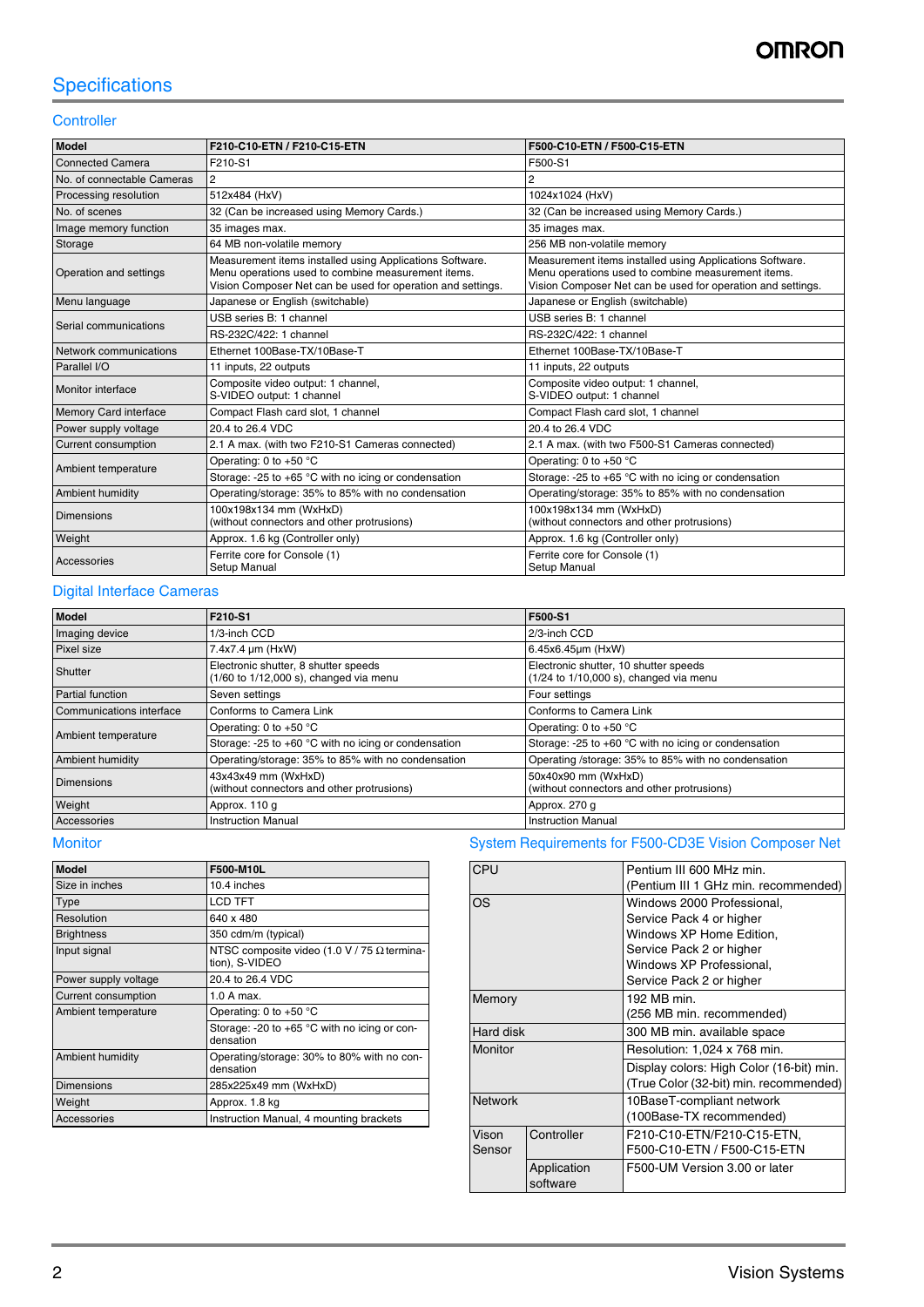# **OMRON**

# System Configuration



\*1 Vision Composer Net and Vision Composer Watcher are bundled with personal computer software.

\*2 A variety of CCTV Lenses are available in addition to those shown above.

\*3 In addition to the standard 2-meter cable length, 5- and 10-meter lengths are available.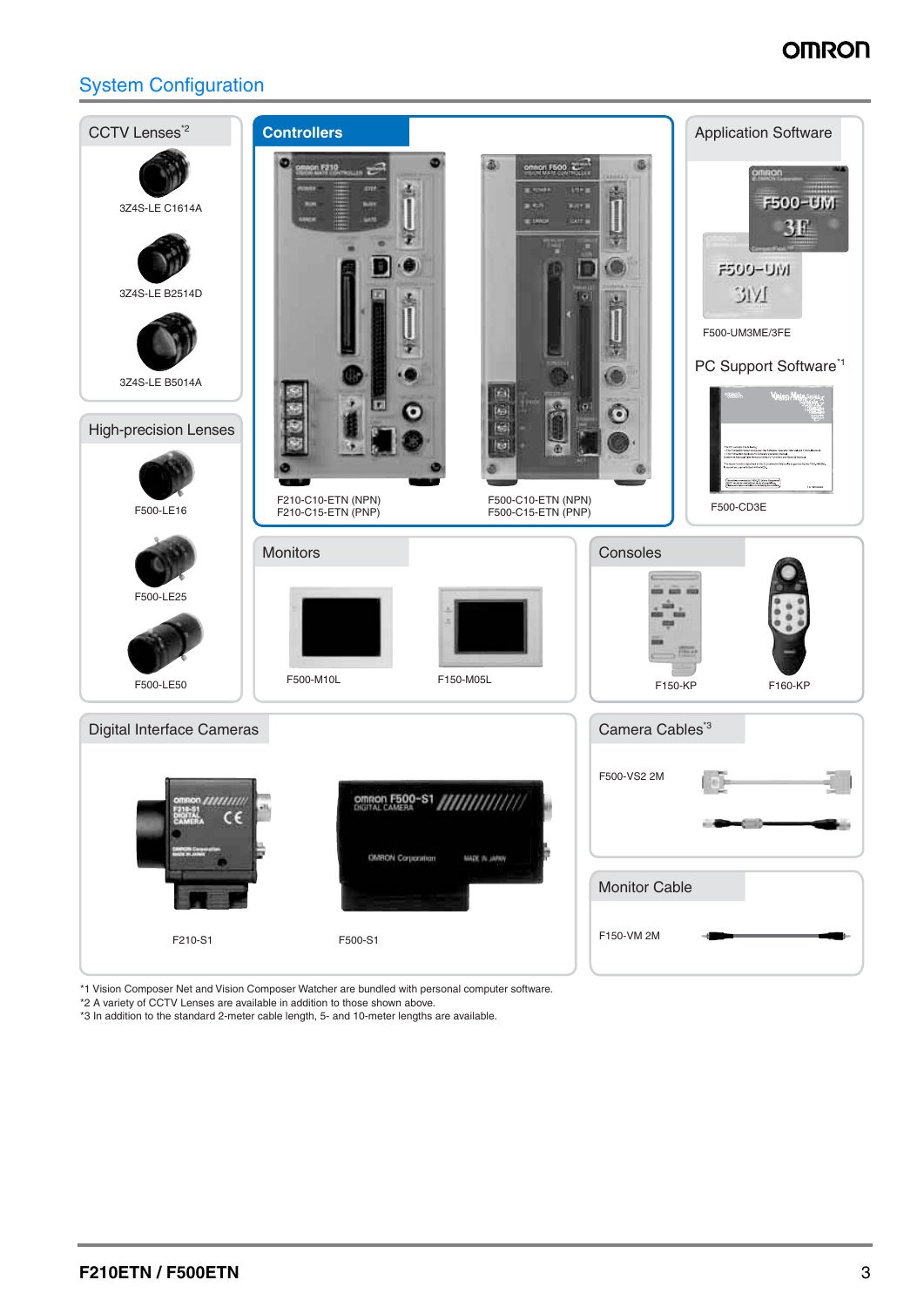

## Vision Composer Net

#### **Security Function**

The security function allows you to classify the operations of registered users into three ranks (Administrator, Supervisor, or Operator) depending on their access privileges.



#### Screen Captures

Previously, images were stored via a Compact Flash Card inserted into the Controller. It is now possible to capture network-transferred live images on a personal computer at any desired point in time.



#### **Recording**

Live images sent by the Controller can be recorded by a personal computer using the AVI format. Effective for trend control.



#### **Logging**

This function lets you accumulate a variety of production data, including images, measurement values, time stamps, production quantity, and defect rates. The macro function in the Controller then makes it possible to process this into the form of data that you need.

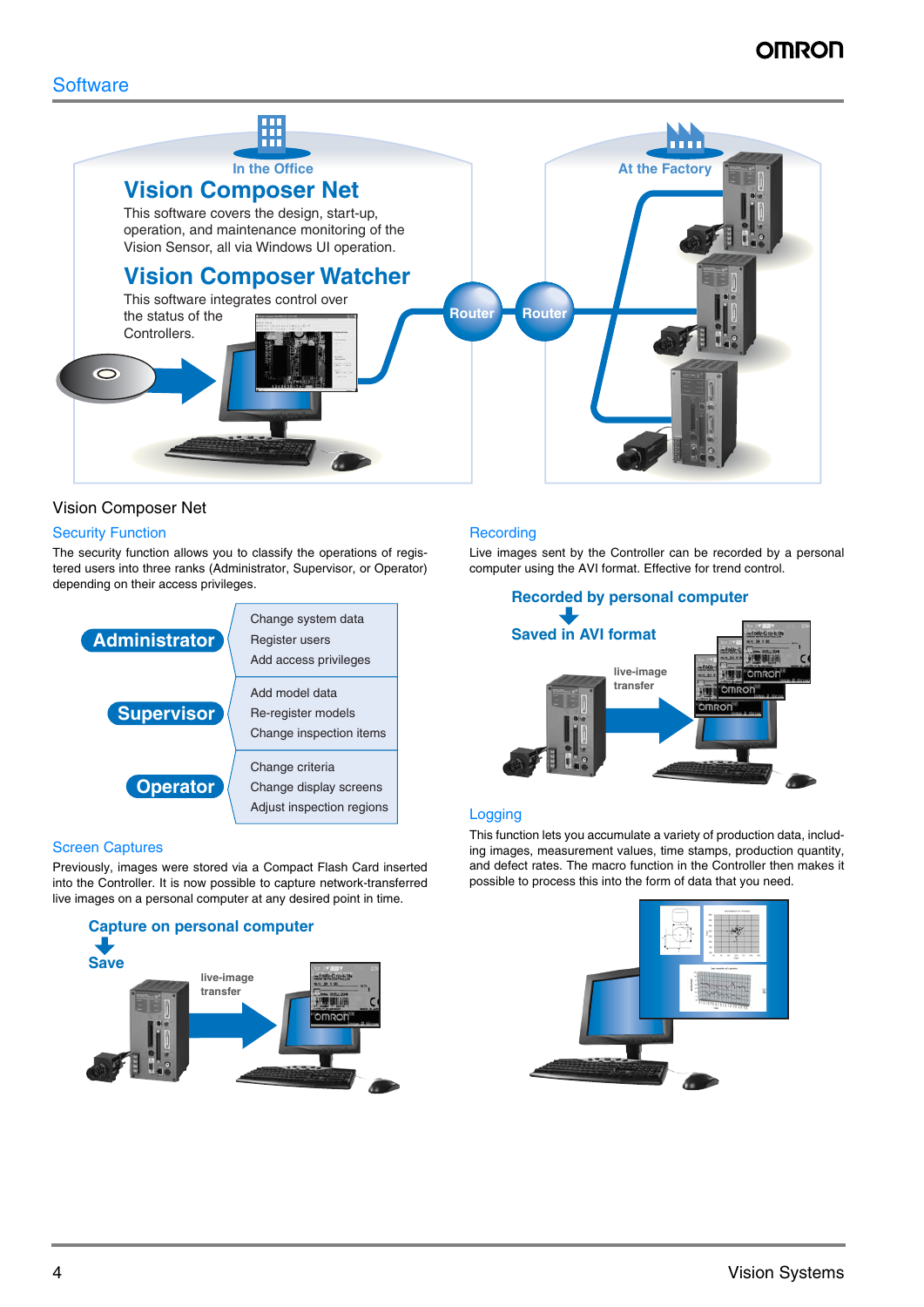# **Controller**

#### F210-C10-ETN / F210-C15-ETN F500-C10-ETN / F500-C15-ETN



# Cameras

F210-S1



F500-S1



C-mount